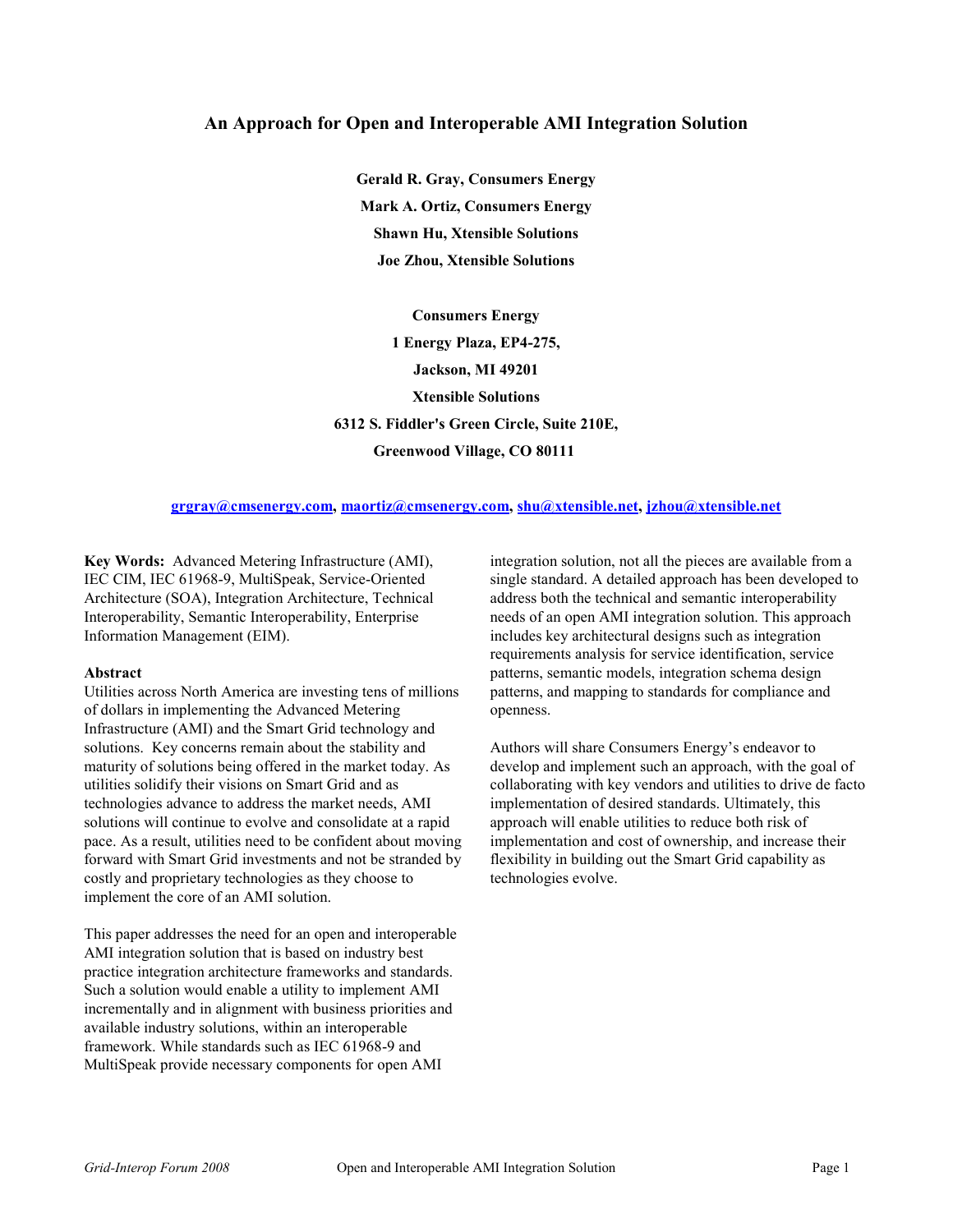# **1. MARKET NEEDS**

## **1.1. Utility Business Drivers**

Consumers Energy has several high-level goals that drive the enterprise, and the AMI investment supports these goals in a number of ways. Consumers Energy believes that an AMI system provides the foundation for the Smart Grid; so while the Smart Grid is not being built yet, it is anticipated that the communication infrastructure that is deployed to support AMI will be leveraged as Smart Grid technologies are deployed, see Figure 1. The high-level business strategies are:

- Leverage business environment knowledge
- Ensure efficient and effective operations
- Develop a safe and skilled work force
- Deliver what customers and regulators value
- Manage risk and capitalize on change
- Consistently achieve financial results



 *Figure 1: AMI, A Foundation for Smart Grid* 

# *Leverage business environment knowledge*

Any significant technological advance has both

competence-enhancing and competence-changing components. AMI includes competence-changing aspects such as the knowledge associated with manually reading a meter. Competence-enhancing components include leveraging the meter and grid performance expertise of engineers, the ability of the company to analyze where outages are occurring, and the ability of the company to leverage its investment in updated information systems to enable new business processes.

# *Ensure efficient and effective operations*

The AMI system will facilitate efficient and effective operations in several ways: eliminating the operations and maintenance (O&M) expenses related to meter reading by automating this function; reducing the number of visits to a premise associated with a meter by automating the turnon/turn-off function; reducing theft by indicating when someone is tampering with a meter; and automatically reporting consumption for all meters connected to the network, thereby reducing the number of "lost" meters. Smart meters will allow the capture of distribution information that may enable analysis to help prevent distribution failures before they occur. The AMI system will also facilitate quick localization where outages have occurred.

#### *Develop a safe and skilled work force*

AMI will eliminate the need for Consumers Energy to manually read meters with meter readers. The company does not know what the outcome will be for the current

meter readers as it is dependent on what internal job opportunities are available at that time. The AMI system deployment will reduce or eliminate the "foot-miles" traveled, reducing the company's exposure to safety issues related to meter reading, such as slip, trips and falls and dogs bites. The ability to do a remote disconnect of an electric meter will also eliminate the need for an employee to visit a potentially hostile premise.

# *Deliver what customers and regulators value*

Michigan's 21st Century Energy Plan and the Energy Policy Act of 2005 have called for utilities to enable greater energy efficiency and demand response systems. AMI is an enabler of demand response by communicating time-of-use (TOU) rates to the meter, facilitating the ability of consumers to make informed decisions about their usage. TOU will also allow easy

customization service offerings for all classes of customers. Reducing the turnaround time associated with turn-on/turnoff by performing this task remotely, arming the consumers with information, along with the ability of the utility to improve reliability and responding more quickly to outages, will increase customer satisfaction.

# *Manage risk and capitalize on change*

AMI incorporates several leading-edge technologies. Utilities must be careful when making technology choices, especially considering a smart meter may be deployed for at least 15 years. Consumers Energy has been working with industry thought leaders and leading vendors, and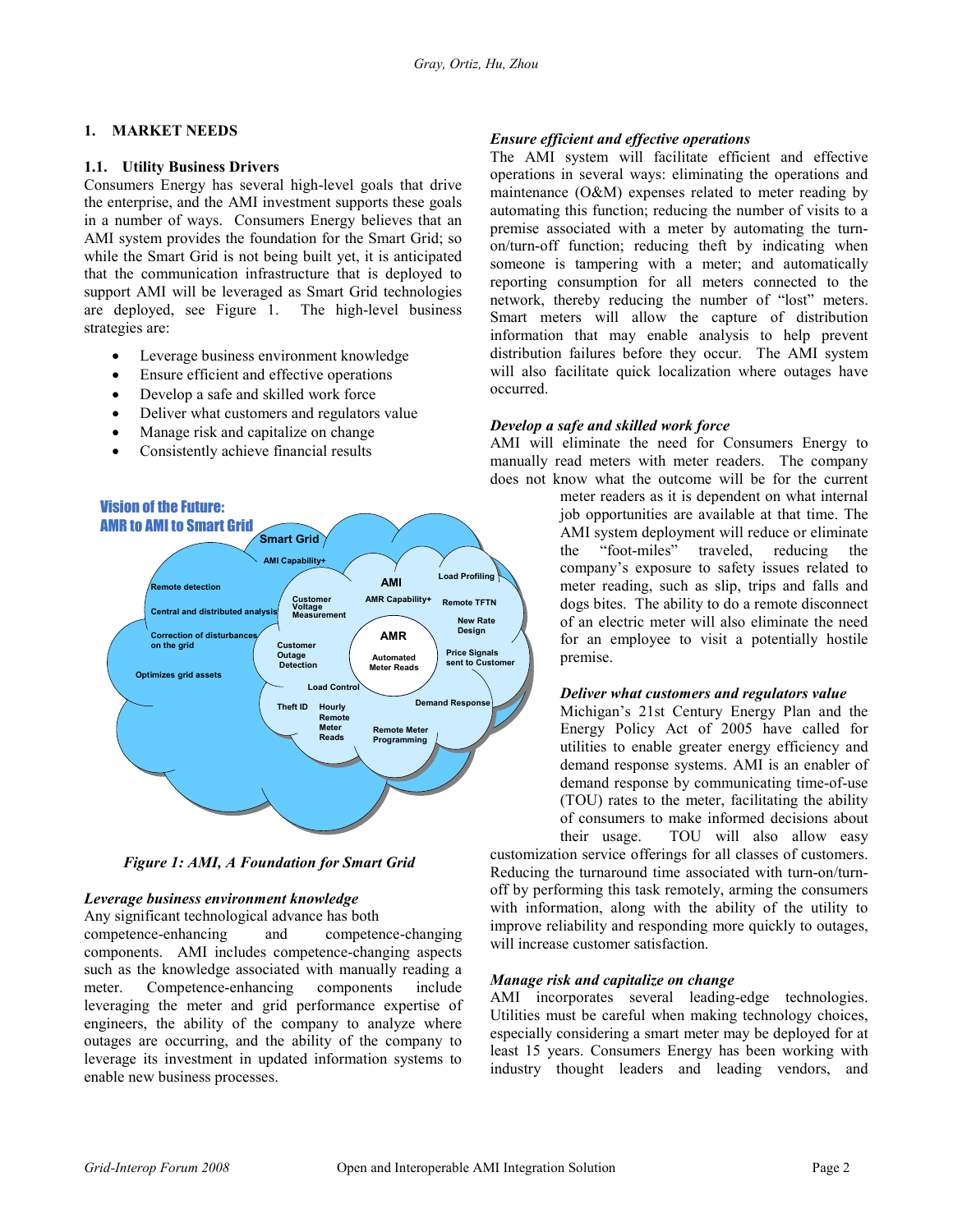"borrowing the brains" of other utilities that are in similar places within the AMI implementation life cycle to manage the risk with its AMI deployment. Consumers Energy is being very thoughtful in the assessment phase to carefully consider each technology component. Because AMI will

fundamentally change how Consumers Energy does its business, consideration is being given on how to best capitalize on this change and best manage the relationship with the company's customers and regulators.

#### *Consistently achieve financial results*

The AMI investment presents opportunities for Consumers Energy to better achieve its financial goals. The idea is that an investment in AMI uses capital to reduce O&M expenses. Some of these O&M reductions were noted previously. The capital investment used to fund AMI is expected to be recovered through a rate case. Rate recovery will contribute to the utility's ability to realize its authorized return on equity.

#### **1.2. Information Technology Trends**

While the utility industry is going through tremendous changes due to increasing demand and higher energy prices, the information technology industry continues to mature with regard to technologies for systems integration and information management. Most notable are the technology solutions that deliver Service-Oriented Architecture (SOA) and Enterprise Information Management (EIM) capabilities, allowing enterprises to improve system interoperability and manage and leverage information more consistently and intelligently. The evolution of web technologies from yesterday's hyperlinks to tomorrow's Semantic Web has brought us semantic integration technologies that are aimed for semantic interoperability. The technologies that deliver SOA, EIM and Semantic Integration are advancing and maturing rapidly, and are ready for the utility AMI and Smart Grid initiatives to take advantage of.

#### **1.3. GridWise Interoperability Framework**

The GridWise Architecture Council recognized the importance and need for developing and promoting an interoperability framework that will facilitate the development of open and interoperable AMI and Smart Grid solutions. As the result, it published an Interoperability Context-Setting Framework, see Figure 2.

This framework calls for addressing interoperability at three levels — Technical, Informational, and Organizational — as well as cross-cutting issues such as "Share of Meaning of Content," etc. Such a comprehensive framework is both

necessary and useful as vendors and utilities work together to move forward with the vision of the intelligent utility of future.



*Figure 2: GridWise Interoperability Framework*

The approach developed as part of the Consumers Energy AMI program addresses the Informational level of the interoperability framework and how the consistent semantics can be used to drive the Syntactic Interoperability using Service-Oriented Architecture technologies.

#### **2. AN OPEN AND INTEROPERABLE AMI INTEGRATION SOLUTION**

#### **2.1. Main Objectives**

Before considering the objective of an open, interoperable integration standard, an environment needed to exist that fostered this desired end state. Several factors contributed to this environment. Some of the impetus for the move to AMI was the Energy Policy Act of 2005 and, in Michigan, the 21st Century Energy Plan that outlined the need to reduce peak energy demand requirements. These actions created a favorable legislative environment that encouraged the type of capital investment that would be required to develop an AMI system. A favorable technology environment at the utility needed to exist as well. As part of significant investment in its business systems, Consumers Energy migrated numerous legacy systems into a single comprehensive enterprise application. The result of this migration was the removal of many point-to-point interfaces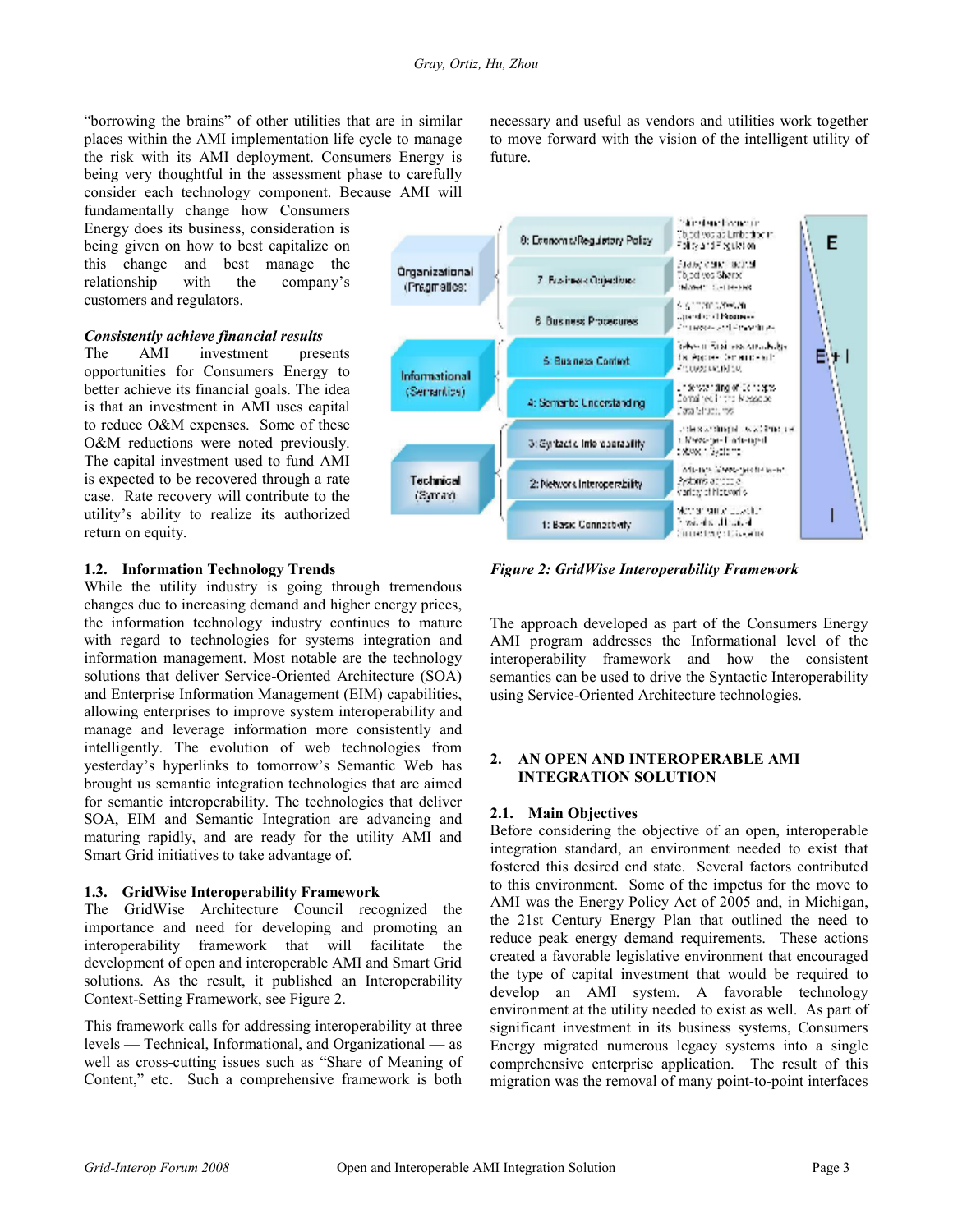that would have made integration to an AMI system more complicated and costly. Finally, the metering technology that was available to support AMI systems matured to the point that AMI systems were now practical. These three forces created the perfect storm of events that led to a decision to invest in an AMI system.

Once a decision had been made to make the AMI investment, thoughts could then be turned to the nature of that investment. An examination of the offerings in the AMI market revealed a mix of communication technologies, including some vendors with proprietary interfaces or vendors that had replicated back-office systems in their metering databases. Having recently migrated legacy systems into a comprehensive enterprise application, there was no desire to create another application silo. One of the lessons learned from that legacy migration was that open, interoperable interfaces reduce the implementation costs and facilitate an environment that is more agile compared to point-to-point or proprietary systems.

## **2.2. The Approach Overview**

#### *Introduction*

Utilities have realized the need to invest in communication

networks infrastructure and IT technology infrastructure for integration and data management. Without a shared understanding of how different systems' data is structured and expressed, however, the technology infrastructure will crumble to its knees due to massive amounts of point-to-point data translations. The only way to scale the integration platforms to meet the future demand for process integration and business intelligence needs is to ensure that the data flowing through the various integration platforms have the same business semantics. They make the same sense for all systems and people that consume them without duplicating effort for translation and interpretation; as such effort at individual levels will inevitably increase cost and opportunity for errors.

To help utilities understand where they

are and where they want to go, a simple Intelligent Utility Information Management Maturity Model, see Figure 3, is developed to guide the decision-making process as to where to invest utilities' valued information technology and operational technology dollars.

Level One: Ability to integrate and allow access of data from applications, but still confined within business units and domains. No enterprise view and consistency.

- Point-to-point integration
- Application-driven data marts and business intelligence
- Duplicate and overlapping data, information, infrastructure, etc.

Level Two: Ability to manage both data and information (meaning of data) with common governance and infrastructure for consistent, accurate, and on-demand needs of information to drive improved operations.

- Enterprise strategy and governance for managing data as assets
- Business semantic and metadata management
- Consistent integration and information management platforms
- Ability to obtain data and information when it is needed with trust



 *Figure 3: Intelligent Utility EIM Maturity Model* 

Level Three: Ability to obtain business intelligence in both real-time and none real-time with integration of utility operational technology and information technology to enable Smart Grid and Intelligent Utility operations.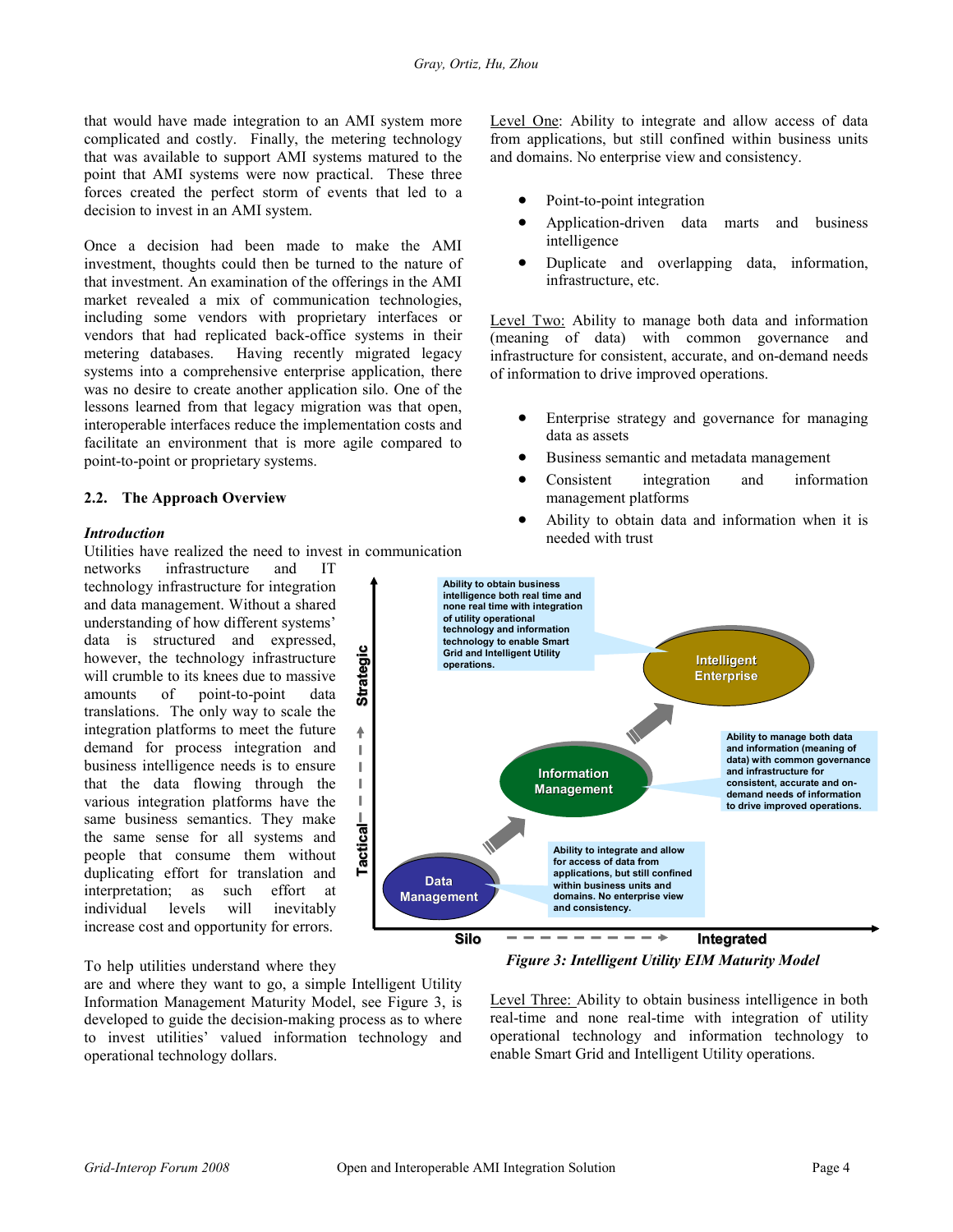- Ability to derive intelligence from many sources of data and information to drive and optimize operations
- Ability to adapt to new business requirements and operational needs with different data/information

While some utilities are still trying to get from Level One to Level Two, others are poised to take on the challenges of establishing the strong foundation of EIM and leveraging their SOA investments to move toward an Intelligent Enterprise, see Reference 1. SOA and EIM have been adopted by Consumers Energy's AMI program to achieve an interoperable AMI solution that combines industry standards and common practices. As one of the best practices in enterprise integration, SOA provides consistent, reusable, scalable and extensible business integration solutions. EIM provides necessary governance, methodology and technologies to develop common informational models (i.e., integration canonical models used to develop services that achieve both technical and semantic interoperability). Another key consideration for developing the approach to deliver an open and interoperable AMI integration solution is the GridWise Interoperability Context-Setting Framework. The project focuses on addressing the Informational level of the interoperability framework and determining how the consistent semantics can be used to drive the syntactic interoperability using Service-Oriented Architecture technologies.

The approach to developing an open and interoperable AMI solution development includes the following key components:

- A structured approach for analysis and design using modeldriven methodology for consistent business semantics and leveraging industry standards such as IEC CIM and MultiSpeak, which drive toward semantic interoperability.
- A set of service-oriented integration patterns and web services standards to drive technical interoperability.

# *Model-Driven Services Analysis and Design*

There are two main steps involved in Consumers Energy's AMI solution development: high-level analysis and detail level analysis and design, see Figure 4. In high-level analysis, a top-down approach is followed with the major steps listed below and illustrated in the diagram:

- Develop To-Be business process models for AMI
- Review To-Be business processes and conduct gap analysis by utilizing industry standards
- Identify integration requirements (services and information objects) in a context of business process
- Normalize services and information objects for detail design

Business processes provide a collection of activities across multiple systems and applications. They are essential for identifying integration requirements (services and information objects) from business perspective. Data flows captured in a business process often indicate integration lines.

Multiple industry standards such as IEC CIM and MultiSpeak are used as a basis for developing interoperable AMI solutions. Logical mapping from business processes to the standards is conducted to align Consumers Energy's business needs with existing industry common practices.

The outcomes of the High-Level Analysis provide the Business Context (see the GridWise Interoperability Framework) within which integration services function. This is critical for an open and interoperable AMI solution to be adopted by multiple utilities and vendors.



*Figure 4: Model-Driven Services Analysis and Design*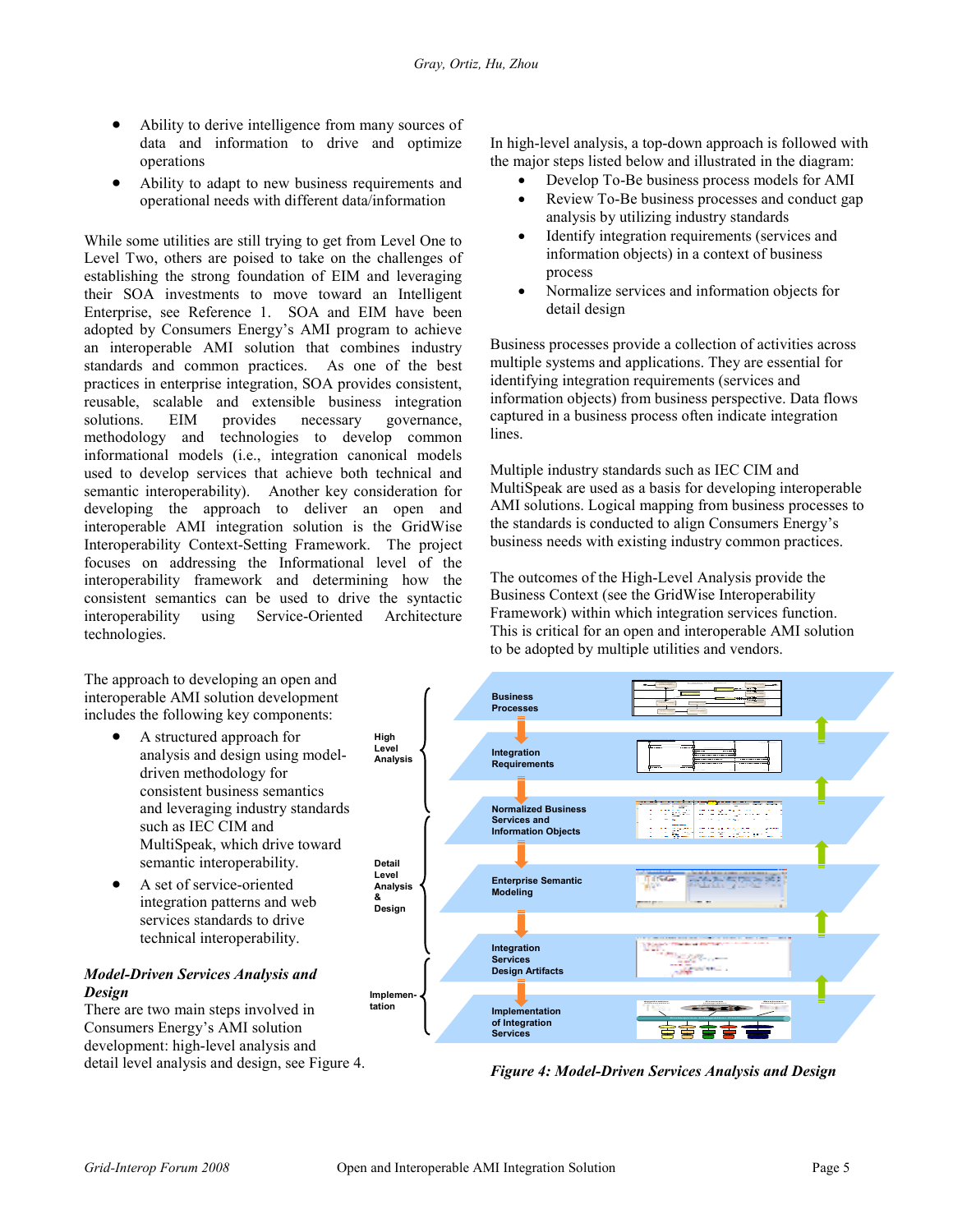Based on data flows between systems and applications, information objects can be identified with a collection of entities and properties unique to a business context. With multiple business processes, it is possible that an information object is identified in another business process or overlapped with other information objects. Therefore, it is critical to have a normalization process that defines objects at a certain level of granularity based on business needs.

The normalization process can help define a relatively accurate scope of the detail design phase with a list of common services and information objects that need to be constructed.

In the detail design phase, a combination of top-down and bottom-up approaches is employed. The steps involved are as follows:

- Review identified data requirements (services and information objects)
- Develop Consumers Energy Enterprise Semantic Model (ESM) for AMI with business context for each integration scenarios.
- Deliverable in XML schemas andWeb Service Definition Languages (WSDLs)

The outcomes of the Detail Level Analysis provide the Semantic Understanding (see the GridWise Interoperability Framework) upon which all integration services design artifacts will be based. This is also critical for an open and interoperable AMI solution to be adopted by multiple utilities and vendors.

The goal of the detail design is to provide sustainable implementation artifacts in terms of performance, reliability, reusability, interoperability and so on. For this reason, the identified services and information objects from high-level gap analysis need to be examined carefully to avoid unnecessary rework in the future as much as possible. Implementation artifacts are delivered in the form of XML schema (XSD) for information objects and WSDL for endpoint service definition.

Model-driven methodology is adopted for the detail design process. Information objects are modeled in UML. The objects modeled in UML come from the logical information objects identified from high-level analysis (top-down), data requirements from each systems/applications and industry standards (bottom-up). After a data model is constructed, generating design artifacts using Xtensible Solutions' MD3i Framework is an automated process.

The inputs to the Consumers Energy ESM are the IEC CIM and MultiSpeak standards, which will ensure that integration services and payload designed are going to be compatible with the standards and can be promoted back to the standard bodies for wide adoption. This also ensures the openness of the solution from business process to services identified and designed.

The success of the AMI solution development largely depends on proper analysis, design, integration and testing. The cycle of the high-level analysis and detail design approach is not just one-way traffic. There can be many project life cycle iterations to get a sustainable AMI solution and achieve the best return on investment (ROI) for Consumers Energy.

# *Service-Oriented Integration Patterns*

Strategic initiatives, such as the AMI program, are moving Consumers Energy in a direction toward adopting Service Oriented Architecture in the enterprise. Consumers Energy wants to ensure that it maximizes its ROI by using this integration philosophy wisely.

Technologies, requirements and priorities impose constraints on the system integration delivery process. Quick solutions are often developed to address these problems, resulting in point-to-point interfaces and duplication of data and business logic, which create a lack of consistency across the enterprise. This integration becomes costly to maintain and difficult to grow with the business. Part of Consumers Energy's SOA strategy Part of Consumers Energy's SOA strategy includes leveraging service design patterns to ensure that service design principles are applied consistently across the enterprise, minimizing the need for quick solutions during the system integration delivery process.

The service design patterns created for the AMI program provide a documented solution in a generic template to ensure consistency in service design, compliance to industry standards, and technological independence. The service design patterns incorporate industry standards, such as WS-I and IEC TC57 WG14 verbs, and provide a consistent environment to discover and consume services across the enterprise by enforcing common service semantics. As a result, the AMI program adhering to the service design patterns will enable the reuse of decoupled services by other enterprise projects.

In Summary, the service design patterns collections consist of:

- Message Exchange Patterns
- Service and Operation Patterns
- **Service Interaction Patterns**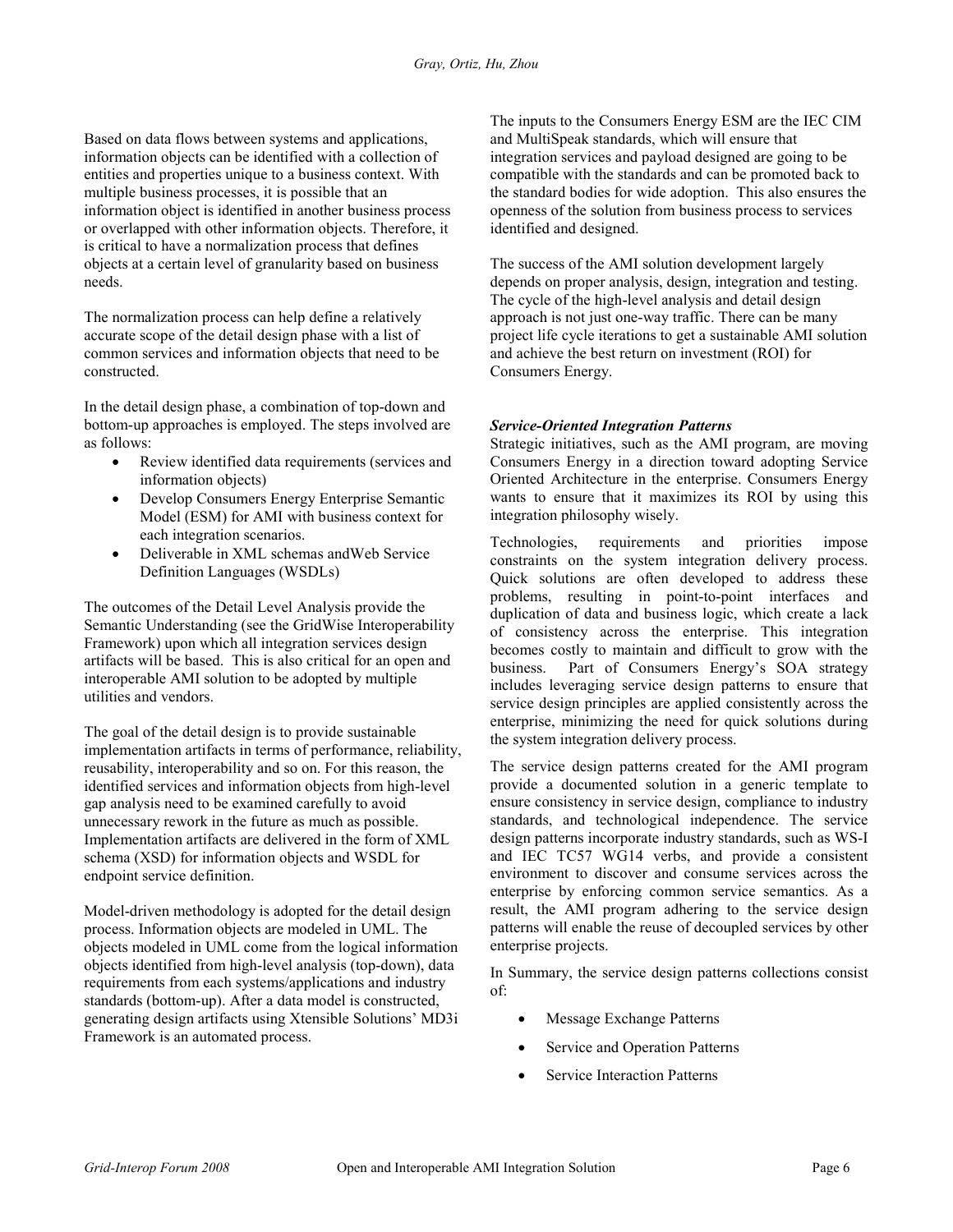Below is an example of three patterns from each of the Service Design Patterns. The integration scenario is between two applications, where application A sends work order data to application B via a service broker.



 *Figure 5: Send-Receive Service Interaction Pattern* 

Figure 5 shows Application A sends work order data through a "Send" service at the integration layer, acting as a service broker. Application B provides a "Receive" service to receive the work order data. This is an indirect interaction process, as Application A does not send its data directly to B, but through the Enterprise Service Bus (ESB). It is an asynchronous process because multiple invocation threads are involved.

The Message Exchange Pattern used in this scenario is:

• A two-way pattern is a synchronous process that typically involves two messages, one for request and one for response.

The Service Naming Patterns below are used in these scenarios:

- Send to provide (send) information (information object) for public (enterprise) consumption. To be invoked by the system of record for the business object and only when the state of the business objects has changed.
- **Receive** to consume (receive) information (information object) from an external source.

The Operation Naming Patterns (IEC 61989 verbs) below are used in these scenarios:

- **Created** -- operation: used in Send, Receive, Reply services.
- **Changed** -- operation: used in Send, Receive, Reply services.
	- **Closed** -- operation: used in Send, Receive, Reply services.
	- Canceled -- operation: used in Send, Receive, Reply services.
	- **Deleted** -- operation: used in Send, Receive, Reply services.

The Service Interaction Pattern below is used in this scenario:

> Send-Receive Services Interaction Pattern (Indirect & Asynchronous).

# **2.3. Benefits**

This approach brings benefits to the industry for utilities, vendors and customers. For utilities, having vendors support a common set of services on a common information model reduces the cost of integrating vendor offerings into the IT and OT landscape at the utility. This also drives down the base price for utilities if vendors support standard services and information models. This is because if the services and information exchanged are the same, then vendors have to differentiate themselves on price, product performance, and execution within the market.

There are opportunities for vendors who perform well. Those who adopt common services and information models will find a welcome market. Vendors that have attempted to tie customers to proprietary products and interfaces will increasingly find this approach a difficult sell. Vendors that take the proprietary approach will have to show that their products are demonstrably better than products based on open standards and will need to justify what will likely be a higher total cost of ownership.

All AMI systems promise to arm customers with more information, allowing them to reduce their usage in thoughtful ways and reduce their direct costs by shifting their use to off-peak hours. However, the huge amounts of investments for technologies and systems required to enable such capabilities require the entire industry to drive toward